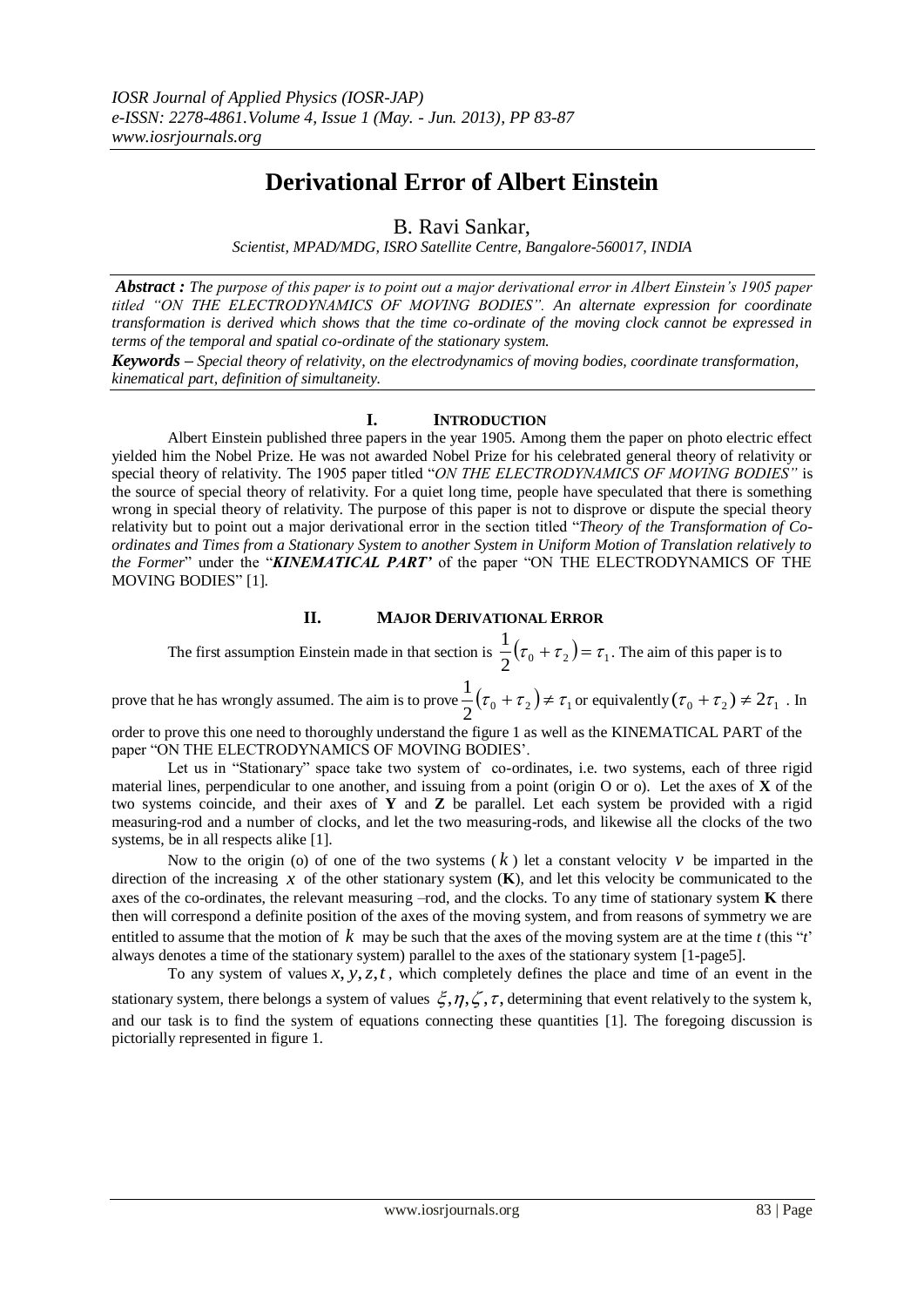

**Figure 1: Pictorial representation of stationary and moving co-ordinate system.** From the origin of the moving system  $k$  let a ray be emitted at the time  $\tau_0$  along the **X**-axis to  $x'$  and

at the time  $\tau_1$  be reflected thence to the origin of the co-ordinates, arriving at the time  $\tau_2$  [1-page6]; we must prove that  $\frac{1}{2}(\tau_0 + \tau_2) \neq \tau_1$  $\frac{1}{f}(\tau_0 + \tau_2) \neq \tau_1$ . Before proceeding further, the nomenclature of the figure is discussed.

- Black color co-ordinate represents the stationary system.
- Red color co-ordinate represents the moving system.
- Green line represents the point at which ray is reflected.
- *O*,*o* Represents origin of stationary and moving system at initial condition.
- $\bullet$   $o_0 \tau_0$  Represents the origin of moving system when the ray is emitted w.r.to stationary system
- $o_1 \tau_1$  Represents the origin of moving system when the ray is received at  $x'$
- $o_2 \tau_2$  Represents the origin of moving system when the ray is received back at the origin of moving system.
- XYZ represents the stationary co-ordinate system.
- $\zeta \eta \zeta$  Represents the moving co-ordinate system.
- $\bullet$   $\tau$  Represents the co-ordinate time of the uniformly moving system along X-direction. *Now the stage is set to point out the derivational error.* **Reminder:** the error which we want to point out
	- is  $\frac{1}{2}(\tau_0 + \tau_2) \neq \tau_1$  $\frac{1}{\epsilon}(\tau_0 + \tau_2) \neq \tau_1$ . Before proceeding to the derivational aspects, the following points are worth mentioning.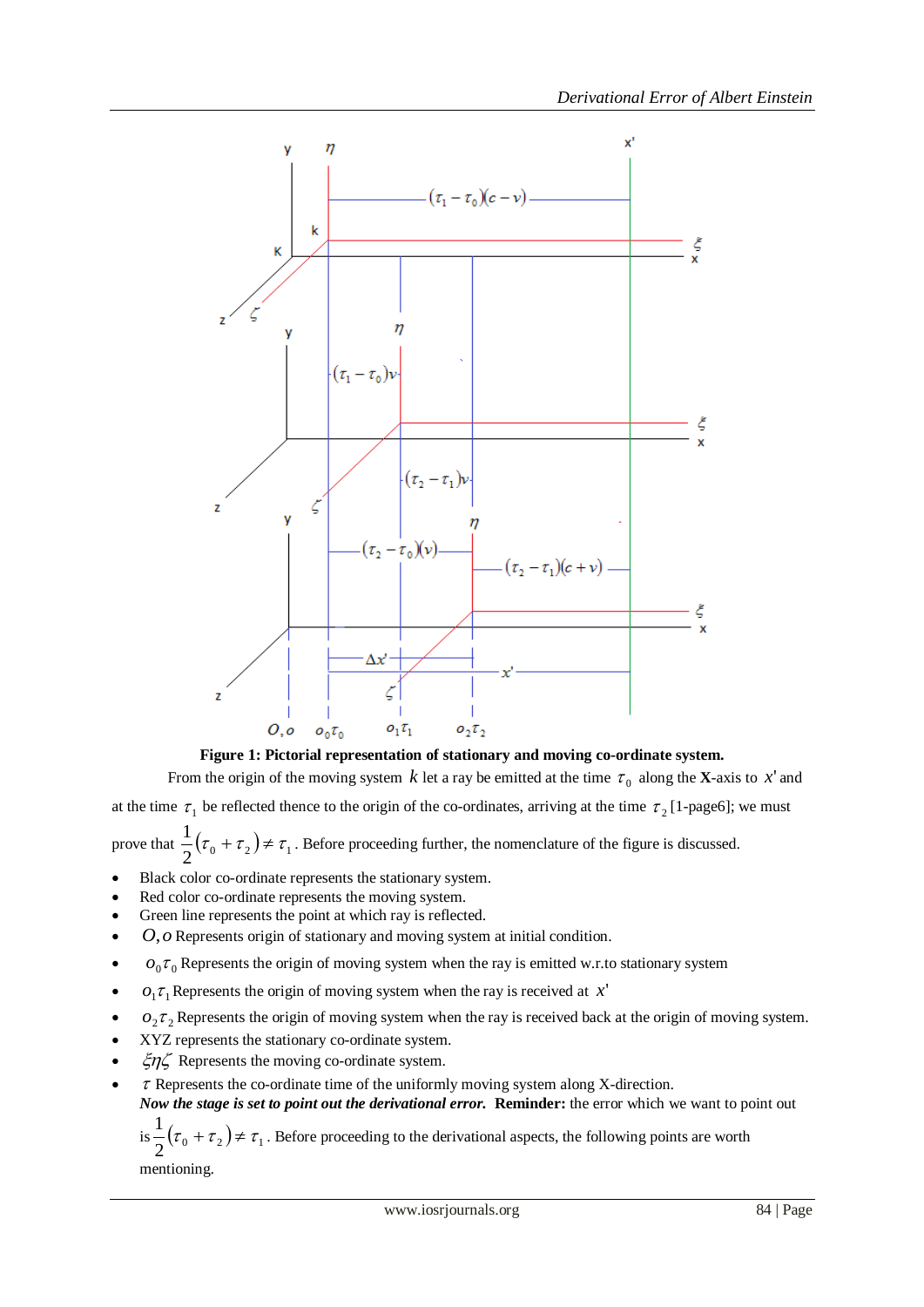- The ongoing ray travels a distance of  $x'$  with a velocity of  $(c v)$
- By the time the reflected ray reaches the origin, the origin has shifted a distance of  $\Delta x'$  and hence the reflected ray travels a distance lesser than x' by an amount  $\Delta x' = (\tau_2 - \tau_0)v$  . This point has not been *noticed by* **Albert Einstein**.
- $\bullet$   $\tau_0$  is the reading of the clock at the time of emission.
- $\tau_1$  is the reading of the clock at the time of reflection at  $x'$ .
- $\bullet$   $\tau_2$  is the reading of the clock at the time of reception at the origin.
- Always  $\tau$  represents the time in the moving clock and  $t$  represents the time in the stationary clock.

Referring to figure 1, the following equations are derived.

$$
\tau_0 = \tau_1 - \frac{x'}{c - v} \tag{1}
$$

$$
\tau_2 = \tau_1 + \frac{x' - \Delta x'}{c + v} \tag{2}
$$

$$
\Delta x' = (\tau_2 - \tau_0)v
$$
\n(3)

$$
x' = (\tau_1 - \tau_0)(c - v)
$$
 (4)

Upon adding equation (1) and equation (2), one gets the following equation.

$$
\tau_0 + \tau_2 = 2\tau_1 + \frac{x' - \Delta x'}{c + \nu} - \frac{x'}{c - \nu} = 2\tau_1 + A(\tau, c, \nu)
$$
 (5)

where

$$
A(\tau, c, \nu) = \frac{x'-\Delta x'}{c+\nu} - \frac{x'}{c-\nu}
$$
 (6)

Dividing equation (5) by 2, we get the following equation.

$$
\frac{1}{2}(\tau_0 + \tau_2) = \tau_1 + \frac{x' - \Delta x'}{2(c + v)} - \frac{x'}{2(c - v)}
$$
(7)

From equation (7), it is clear that  $\frac{1}{2}(\tau_0 + \tau_2) \neq \tau_1$  $\frac{1}{2}(\tau_0+\tau_2) \neq \tau_1$ . It is also clear that  $(\tau_0+\tau_2) = 2\tau_1$  only when  $v = 0$ .

*So it is clear form equation (7) that Einstein made a wrong assumption [1-page 6] at the very beginning of his derivation. With this, this section is concluded. An alternate derivation for the coordinate transformation follows in the following sections. Readers are requested to thoroughly understand this section before proceeding further.*

### **III. DERIVATION OF**  $A(\tau, c, \nu)$

The additional term appearing along with  $\tau_1$  in equation (5) is derived in this section. Substituting equation (3) & (4) in equation (6), one gets the following expression for  $A(\tau, c, v)$ .

$$
A(\tau, c, \nu) = \frac{x'}{c + \nu} - \frac{x'}{c - \nu} - \frac{\Delta x'}{c + \nu}
$$
\n
$$
(8)
$$

$$
A(\tau, c, v) = \frac{(\tau_1 - \tau_0)(c - v)}{c + v} - \frac{(\tau_1 - \tau_0)(c - v)}{c - v} - \frac{(\tau_2 - \tau_0)v}{c + v} \tag{9}
$$

Upon simplifying the above equation, we get the following expression for  $A(\tau, c, \nu)$ .

$$
A(\tau, c, \nu) = \frac{3\nu\tau_0 - 2\nu\tau_1 - \nu\tau_2}{c + \nu}
$$
\n(10)

Substituting equation (10) back in equation (5), we get the following expression.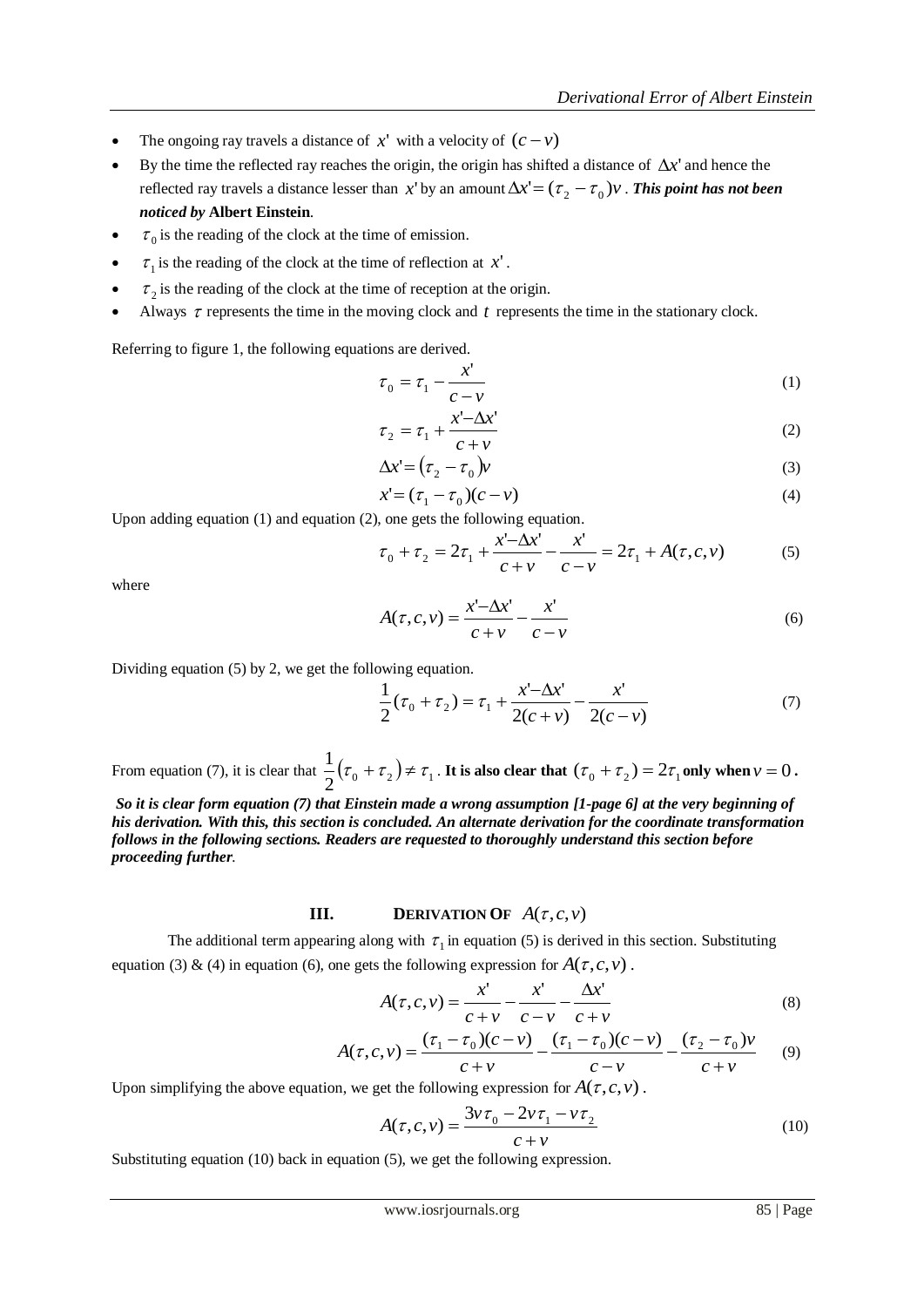$$
\tau_0 + \tau_2 = 2\tau_1 \left(\frac{c}{c+v}\right) + \left(\frac{v(3\tau_0 - \tau_2)}{c+v}\right) \neq 2\tau_1
$$
\n(11)

From the above equation it is clear that  $(\tau_0 + \tau_2) \neq 2\tau_1$ . It is also clear that  $(\tau_0 + \tau_2) = 2\tau_1$  only when  $v = 0$ .

### **IV. AN ALTERNATE DERIVATION OF THE CO-ORDINATE TRANSFORMATION**

Upon simplifying equation (11), we get the following expression.

$$
(c - 2v)\tau_0 + (c + 2v)\tau_2 = 2c\tau_1
$$
 (12)

Before proceeding further, the following points are worth mentioning.

- The argument of  $\tau_0$  are  $\tau(0,0,0,t)$
- The argument of  $\tau_1$  are  $\tau \mid x',0,0,t+\frac{\pi}{\pi}$ J  $\left(x^{\prime},0,0,t+\frac{x^{\prime}}{2}\right)$  $\setminus$ ſ  $\overline{a}$  $^{+}$  $c - v$  $\tau(x',0,0,t+\frac{x'}{x})$
- The argument of  $\tau_2$  are  $\tau \Delta x'$ , 0,0,  $t + \frac{x}{\Delta x} + \frac{x}{\Delta x}$ J  $\left(\Delta x^{\prime},0,0,t+\frac{x^{\prime}}{x}+\frac{x^{\prime}-\Delta x^{\prime}}{x}\right)$  $\setminus$ ſ  $^{+}$  $+\frac{x-\Delta}{\Delta}$ - $\Delta x', 0, 0, t +$  $c + v$  $x - \Delta x$  $c - v$  $\tau\left(\Delta x',0,0,t+\frac{x'-\Delta x'}{x'}\right)$ , Albert Einstein has overlooked the argument

of  $\tau_2$  i.e. he did not notice that the origin of the moving co-ordinate has shifted a distance of  $\Delta x'$  during the rays flight time forth and back. He also overlooked the time  $t$  argument of  $\tau_2$ , where he has substituted  $c + v$ *x*  $c - v$  $t + \frac{x}{x}$  $\ddot{}$  $^{+}$ - $+\frac{x'}{c-v}+\frac{x'}{c+v}$  instead of  $t+\frac{x'}{c-v}+\frac{x'-\Delta y}{c+v}$  $x - \Delta x$  $c - v$  $t + \frac{x}{x}$  $\overline{+}$  $+\frac{x-\Delta}{\Delta}$  $\overline{a}$  $+\frac{x'}{x' + \Delta x'}$ . The factor  $\Delta x$ ' should appear in the time coordinate

because the reflected ray travels  $\Delta x'$  lesser distance than the emitted ray.

Upon substituting the arguments of  $\tau$  in equation (12), one gets the following expression [1-page6].

$$
(c-2\nu)\tau(0,0,0,t) + (c+2\nu)\tau\left(\Delta x',0,0,t+\frac{x'}{c-\nu}+\frac{x'-\Delta x'}{c+\nu}\right) = 2c\tau\left(x',0,0,t+\frac{x'}{c-\nu}\right)
$$
(13)

Before proceeding further,  $\Delta x'$  should be expressed in terms of x'. That is done in the following steps. Subtracting equation (1) from equation (2), the following equation is obtained.

$$
\tau_2 - \tau_0 = \frac{x'}{c + v} + \frac{x'}{c - v} - \frac{\Delta x'}{c + v}
$$
(14)

$$
(\tau_2 - \tau_0) + \frac{\Delta x'}{c + \nu} = \frac{x'}{c + \nu} + \frac{x'}{c - \nu}
$$
 (15)

Substituting for  $\Delta x'$  from equation (3), the above equation simplifies as follows.

$$
(\tau_2 - \tau_0) \left( 1 + \frac{v}{c + v} \right) = \frac{2cx'}{(c + v)(c - v)}
$$
(16)

$$
(\tau_2 - \tau_0) = \frac{2cx'}{(c + 2v)(c - v)}
$$
\n(17)

Substituting equation (17) in equation (3), the expression for  $\Delta x'$  is obtained as follows.

$$
\Delta x' = (\tau_2 - \tau_0)v = \frac{2cvx'}{(c+2v)(c-v)} = \alpha x' \tag{18}
$$

Where  $\alpha$  is given by the following equation.

$$
\alpha = \frac{2cv}{(c+2v)(c-v)}.
$$
\n(19)